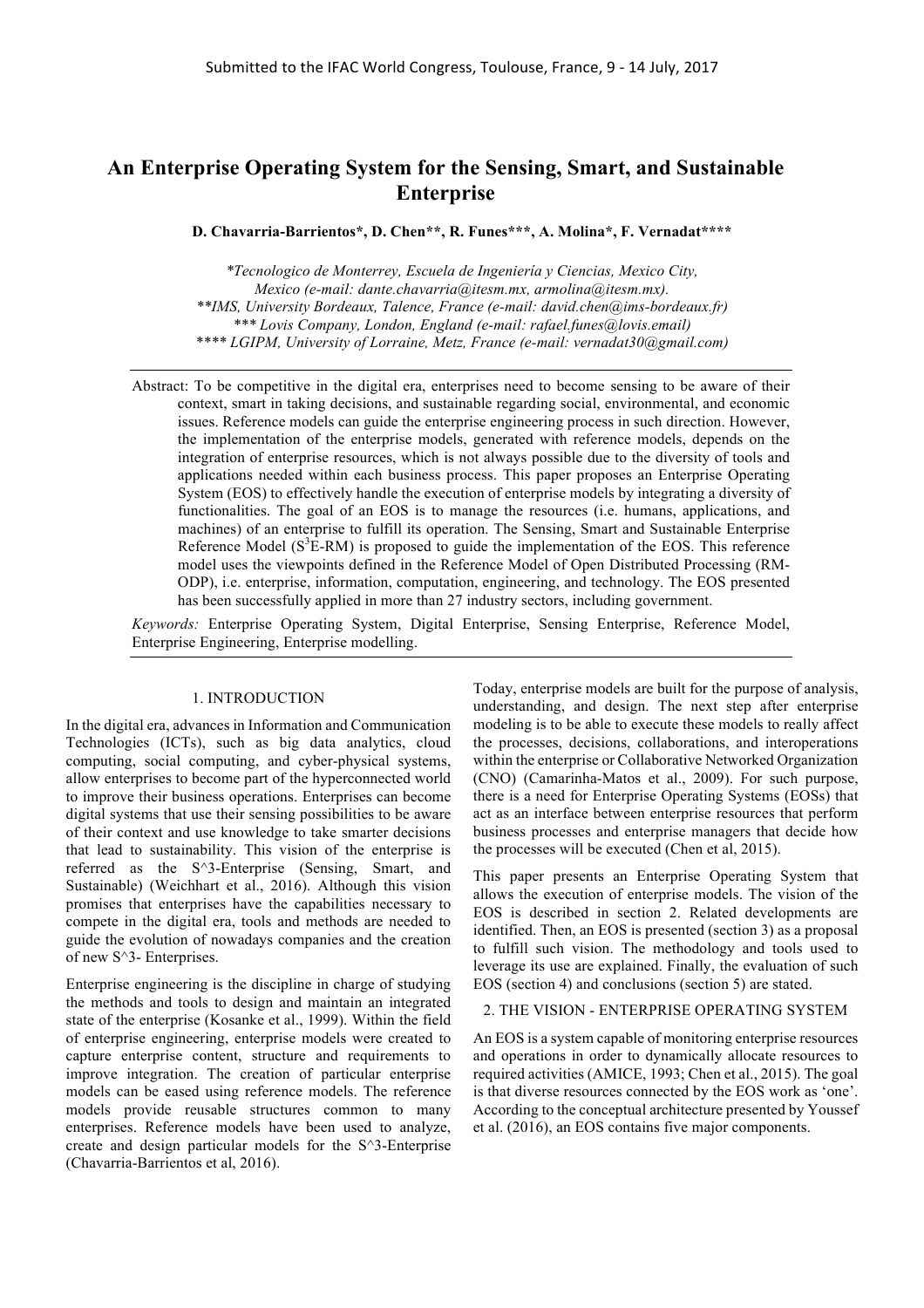- Enterprise Resource Management (ERM): dynamically monitors the status of enterprise resources. It searches and allocates suitable resources to business operations.
- Enterprise Process Management (EPM): executes and coordinates business processes defined by business managers and EOS internal processes.
- Enterprise Information Management (EIM): manages, protects and supports information and data exchange between the resources connected to the EOS.
- Presentation Management (PM): is a set of services with appropriate interfaces that allow enterprise resources (i.e. humans, applications, and machines) to connect to EOS and receive/send information.
- Interoperability Management (IM): is a set of services that provide necessary mapping between heterogeneous resources to make them interoperable through EOS.

Although the term EOS appeared in the last decade, the concepts and objectives that it implies have been developed before. The EOS concept appeared at the end of the 1980s in the form of an Integrating Infrastructure (IIS), within the CIMOSA architecture (AMICE, 1993). After that, in the 1990s, CEN TC310 WG1 elaborated ENV 13550 EMEIS (Enterprise Model Execution and Integration Services) to express capabilities of environment for developing executing and integrating enterprise models on an open IT-based platform (Chen and Vernadat, 2004).

Enterprise IT infrastructures have been proposed (e.g. OMG CORBA, OSF DCE or more recently Enterprise Service Buses) to support integration and interoperability of enterprise applications. However, they do not implement enterprise models nactment. Then, the direct model execution was proposed by E2E under the concepts of OMG MDA, enterprise models are executed without transforming them to code.

Developments related to EOS, include the ERP (Enterprise Resource and Planning) systems connecting MES (Manufacturing Execution Systems). An example is the open ERP ODOO (https://www.odoo.com), which implements several types of business applications, e.g. customer relationship management, finance, Web services, product lifecycle management, etc. However, an EOS must also impact processes at the strategic level of the enterprise.

Existing works cover certain requirements stated in the vision of the EOS. Each of them with different focuses. Although it was a step in the development of EOS, new studies must include more EOS characteristics. Examples of works that help in directing such developments are the framework proposed by Oztadzadeh and Rahmani (2010), which is based on the Zachman Framework, and the conceptual and technical architectures described by Youssef et al. (2016). Youssef's architecture was tested using simulation in a banking and finance environment.

# 3. LOVIS ENTERPRISE OPERATING SYSTEM

LOVIS (http://lovis.company/) is a company that helps its customers improve their business value by aligning the business processes to the strategy and supporting them with cloud-based business technology. One of the products offered is an Enterprise Operating System, LOVIS EOS, that aims at substituting the traditional ERP systems.

After listening carefully to the clients, the LOVIS company determined eight characteristics as the requirements that make an EOS unique among other enterprise applications:

- Reflect reality. Nowadays, many enterprises adjust the inputs to their enterprise applications in order to match system requirements. As a consequence, data capturing become complex and the data analytics made is biased. In contrast, an EOS must be designed to capture the reality of the enterprise.
- Universal enterprise software. An EOS software must be the same for all countries and industries but configurable to special needs. Thereafter, the communication among different supply chains is eased, allowing the creation of CNOs.
- Ready to use, configurable, and scalable. Current enterprise applications need specific code development each time a client requires to expand, modify, or include a functionality during the implementation. An EOS is ready to operate from the first day and it adapts to the enterprise logic without programming.
- Non-stop natural workflow. In order to provide reports or synchronize processes, some enterprise applications need to be stopped, causing reworks and delays in business operations. An EOS must be designed for non-stop operation so business processes, such as accounting, can be derived at any time and immediately.
- Online & Realtime Transactional Operation. In order to get a valid and up-to-date information anytime, each transaction must be made into the application by the person that is in charge of it and in the moment that it happens. So, the information that reflects this transaction enters the database naturally, it is validated and its effects are applied upon all related transactions.
- Integrated database. Other application vendors provide a diversity of applications with different databases. As a consequence, the integrity of information is compromized. An EOS must have an integrated database that can be used to implement real-time data analytics.
- Business process orientation. Traditional moduleoriented applications generate islands of information affecting the operation flows. To really support the operations of the enterprise, an EOS must be guided by the business processes (Vernadat, 2007).
- Full availability. To provide ubiquity, users must be able to access the EOS from a variety of devices in different situations. Due to the hyperconnectivity enabled by the Internet, cloud-based solutions can realize the ubiquity requirement. In addition, an EOS must be available 24 hours, all days of the year.

Such characteristics have been accomplished by LOVIS EOS. Furthermore, the use of reference models leverages the execution of the EOS since they assist in creating the particular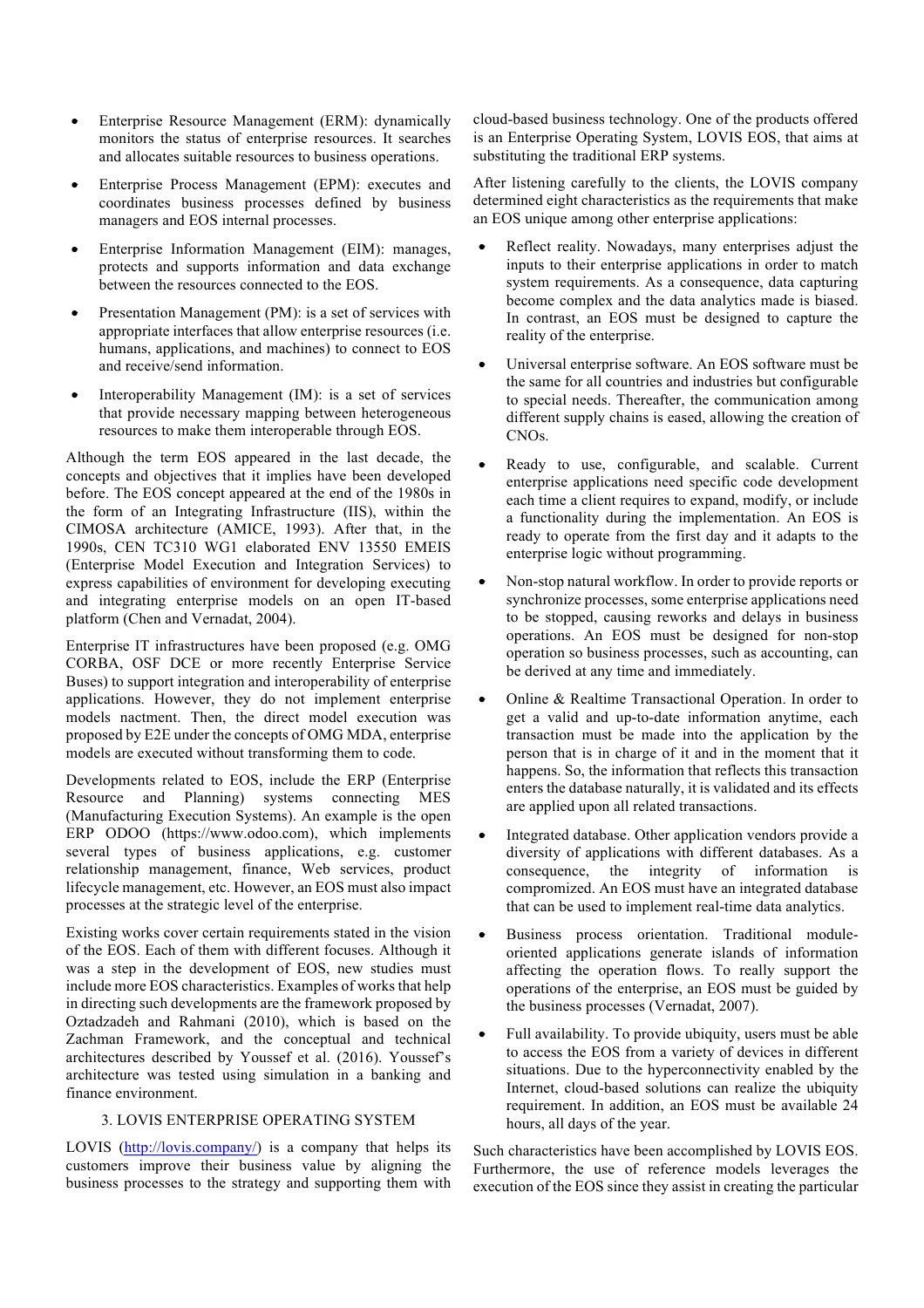enterprise models to be implemented. The Sensing, Smart, and Sustainable Enterprise Reference Model  $(S^3E-RM)$  is proposed to support the complete enterprise engineering process.

## *3.1 Enterprise Reference Model*

ISO 15704 and ISO 19439 provide the set of concepts that allow users to document the enterprise reality with the help of enterprise models. Reference models are used to assist the development of enterprise models, providing reusable reference models and designs of human roles, processes, and technologies (IFIP-IFAC Task Force, 1999).

Molina et al. (2014) proposed the Sensing, Smart, and Sustainable – Enterprise Reference Model ( $S^3E-RM$ ), which has the purpose of assisting developers in the following tasks:

1. Identify the enterprise requirements to support the concepts of Sensing, Smart, and Sustainable Enterprise

2. Guide the design and implementation of the enterprise system itself

3. Organize the process of implementation (people, methods, and tools) to evolve the Sensing, Smart and Sustainable system towards the desired level of integration and automation.

The reference model is based on the five viewpoints stated in the Reference Model of Open Distributed Processing (ISO/IEC 10746 RM-ODP). Each viewpoint allows the description of the enterprise entity from a different perspective (See Fig. 1).

The enterprise viewpoint sets the objectives of the enterprise, the business concept and the strategies are selected. The information viewpoint allows capturing the information and knowledge that is important to take better decisions when engineering an enterprise. The computation viewpoint allows the design of the core business processes and competencies. The engineering viewpoint guides the implementation of design using an e-HUB to provide e-services, e-applications, and e-technologies. Finally, the technology viewpoint focuses on the selection of the technology to support the system. Further description of the viewpoints can be found in the cited articles (Molina et al., 2014; Chavarria-Barrientos et al., 2015; Chavarria-Barrientos et al., 2016).

The reference model has been implemented in more than 70 cases made by undergraduate students at Tecnologico de Monterrey. It has been proved to be ease of use and straight forward. As stated by Chen et al. (2008), the simplicity is a desired characteristic, since the reference model can be understood and actually followed by developers.

The  $S<sup>3</sup>E-RM$  has been also used for modeling collaborative networks, and formally described using the Unified Modelling Language (UML). In addition, action-research methodology has been used as a methodology for instantiation allowing a systematic development of viewpoints for particular enterprises (Chavarria-Barrientos et al., 2016). However, the execution of enterprise models is necessary to guarantee that the enterprise engineering process is applied in a satisfactory way. Such execution can be achieved with the LOVIS EOS by

mapping the developments in the viewpoints. The next subsection explains it in detail.

#### **ENTERPRISE VIEWPOINT**

How the Enterprise is defined (Business Concept)?

## **INFORMATON VIEWPOINT**

What information (sensing context) is useful to make decisions?

What knowledge is important to make "smart" decisions ?

### **COMPUTATION VIEWPOINT**

What core processes will be executed by the Enterprise?

What core competencies will sustain the Enterprise?

## **ENGINEERING VIEWPOINT**

What Enterprise computational systems will be used : e-Services, e-Applications, e-Technologies ?

# **TECHNOLOGY VIEWPOINT**

What Enterprise smart and sensing resources will be required?

Fig. 1. Sensing, Smart, and Sustainable Enterprise Reference Model

# *3.2 S<sup>3</sup> E-RM implemented by LOVIS*

The objective of the enterprise viewpoint is to establish the business concepts. This viewpoint is used to capture the necessities and goals of LOVIS EOS clients. Interviews are conducted between the client and LOVIS company. Meanwhile, the information obtained is captured through the business model canvas (Osterwalder and Pigneur, 2010), the competitive strategy, value chain strategy, and production strategy. The canvas includes nine building blocks that represent the value proposition, customer channels, relationships, customer segments, key resource, key activities, and key partners. The set of strategies determine the core processes and core competencies. By capturing this information, the LOVIS company is able to understand the client's perspective of the business. After, the vision of the client's company is established to determine the business goals. Such goals are used to create a set of Key Performance Indicators (KPIs), usually related to profit, time, customer satisfaction, and opportunity cost. The KPIs are used to effectively measure the evolution of the company through its business goals when using LOVIS EOS.

The information viewpoint aims at capturing all the information items needed for the enterprise operation. Inside the LOVIS EOS, the information is distributed into catalogs, documents, lists, and classifiers (Fig. 2). The catalogs comprise accounting (e.g. financial accounts, projects),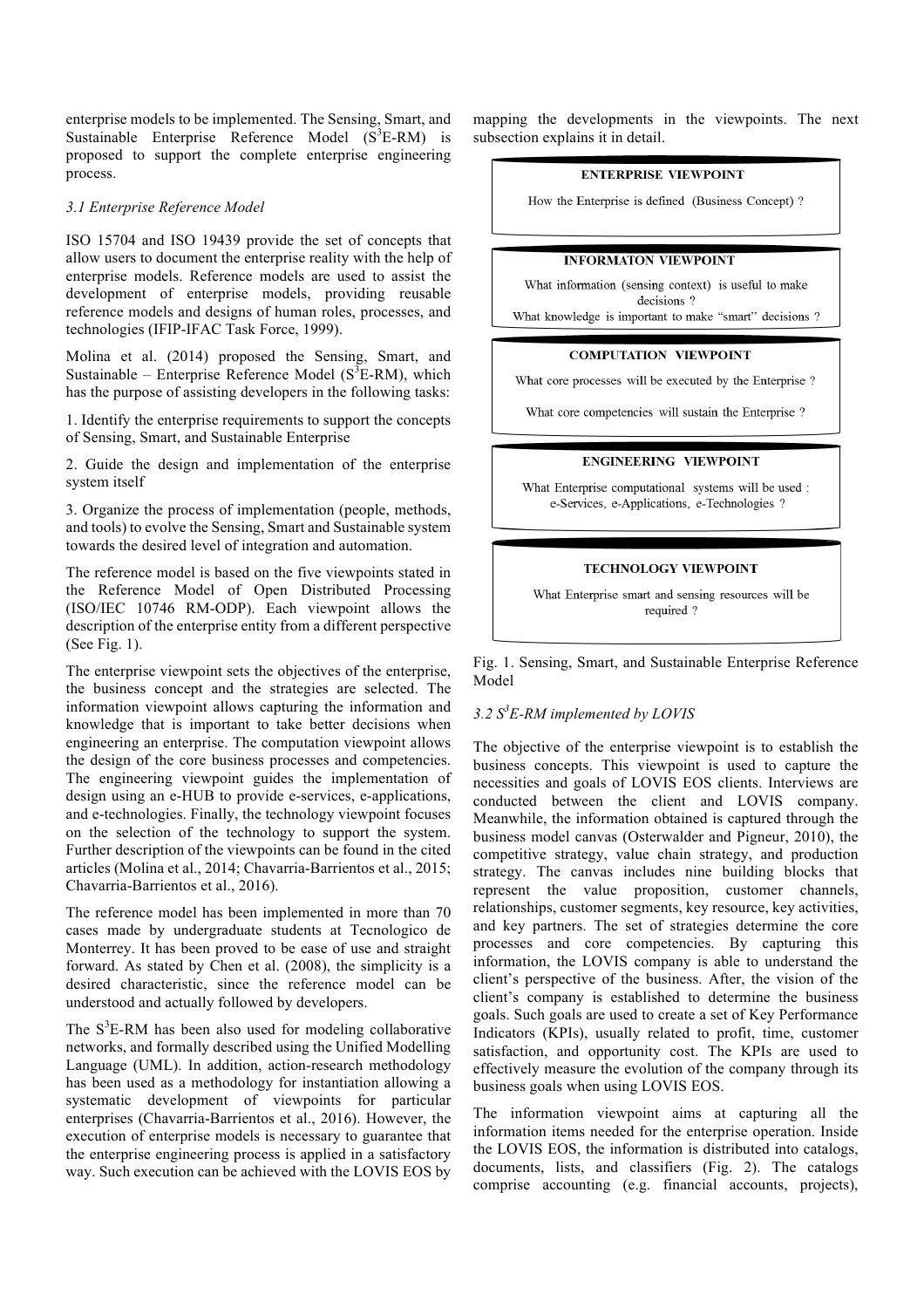entities (e.g. suppliers, clients, debtors, warehouses), and materials (e.g. finished goods, work in process, raw material, services). These catalogs represent what is done in a transaction, who does it, and what is moved in it. The documents stored are related to business activities, examples are payments, charges, production orders, inventory receiving, purchase orders, etc. The lists indicate a sequence of related information, for example, lists of prices and Bills of Materials (BOMs). Finally, the classifiers indicate the different arrangements needed for business processes (e.g. region, colors, sizes, routes).



Fig. 2. Information viewpoint for LOVIS EOS

These components ease the construction of a universal database. Furthermore, the process done by the EOS when new data arrives guarantees that all the information within the database is valid, integral, and up-to-date at every moment. First of all, the data is captured in the system by the person who is performing the operation of the business process. Before the data generated enters the database, it is validated and its effects are applied to all related data. The relationship among data is captured in a set of user defined rules (knowledge model). As a consequence, aggregate data calculations are performed immediately. The procedure data is following, provides features such as real-time analytics and derived accounting.

The computation viewpoint allows the description of the core business processes. The first step is the identification of the business processes. According to Browne et al. (1999), eight core business processes comprise the activities inside an organization i.e. Co-Creation, Co-Engineering, Customer Relationship Management, Supplier Relationship Management, New Product Development, Obtaining Customer Commitment, Order Fulfillment, Customer Service. These processes are used as a reference when identifying the activities done in each industry sector.

An important part of the business process engineering is the modeling, which can be done with several tools that include Unified Modelling Language (UML) sequence diagrams, Unified Enterprise Modelling Language (UEML) (Vernadat, 2002), Business Process Modelling Notation (BPMN) and

platforms that support it, e.g. ARIS Toolset (Davis, 2001). For the LOVIS EOS the mapping is achieved through workflow diagrams (Fig. 3) that include representations of features directly related to the EOS. Thereafter, the process models generated are used to make a straightforward configuration of LOVIS EOS.



Fig. 3. Computation viewpoint, partial model used for modeling business processes.

Partial models have been already defined by the LOVIS company containing all possible ways in which a process can be executed. For example, the LOVIS company recognizes only fourteen different ways for executing a purchasing process. Each partial model represents one type of process, when the process is configured to the business necessities, it represents a *chromosome* of the enterprise, and the chain of configured processes represent the *genome* of an enterprise. In other words, multiple individual enterprise behaviors can be represented using a finite set of partial models.

In the engineering viewpoint, the required e-services needed to deploy business processes are identified. The e-services are supported by e-applications. Inside the EOS these e-services are related to: production, production planning, engineering, purchases & supply, inventory, sales & distribution, accounting, treasury, accounts receivable, accounts payable. These services are supported by a set of integrated applications (Fig. 4). Additional applications may be configured to interact with the EOS using standardized Application Provider Interfaces (APIs). In contrast with the computation viewpoint, where business managers have active participation in the process design, the engineering viewpoint is realized by the LOVIS company. The LOVIS company believes that business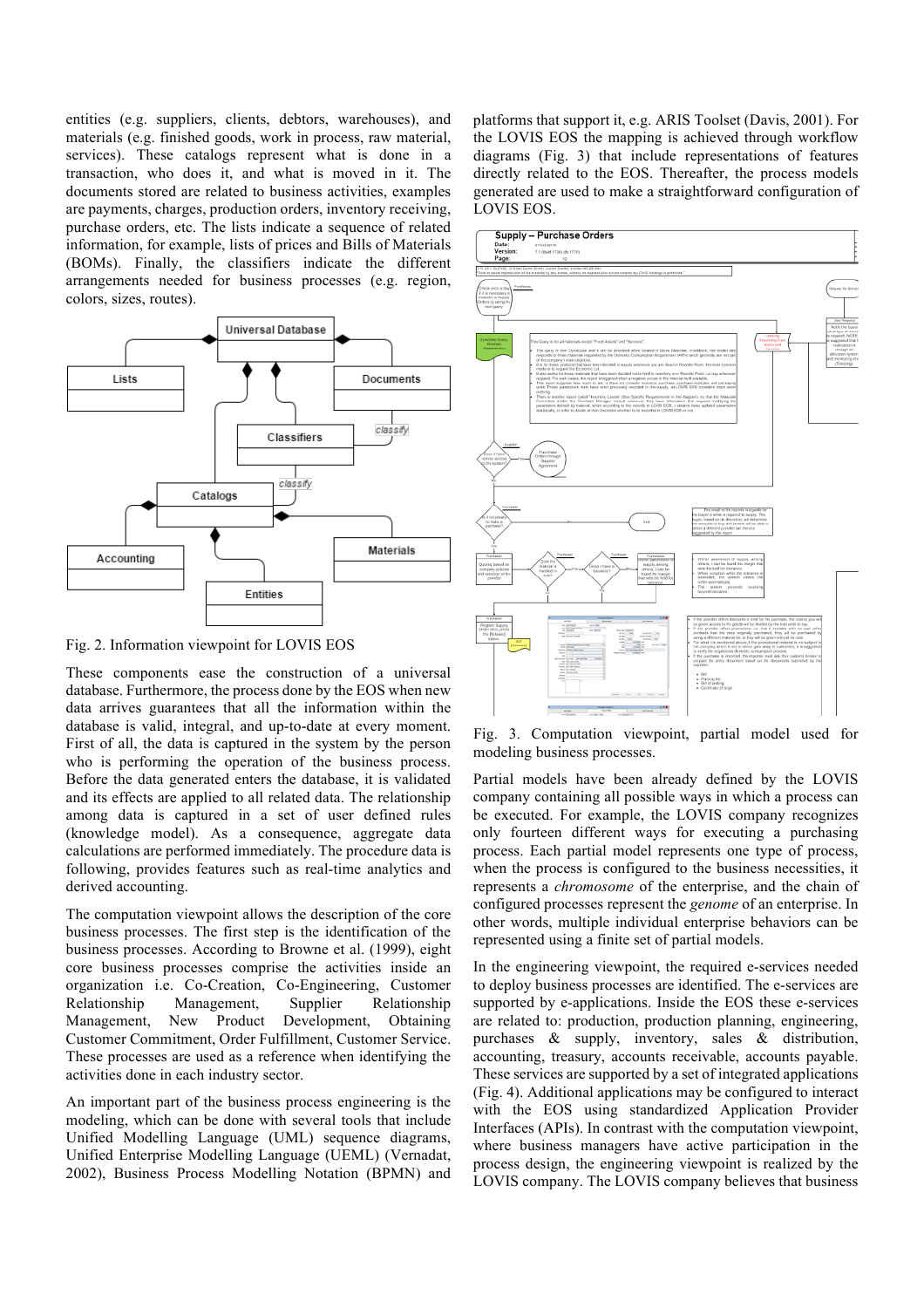processes need to be flexible (user defined) while their operation must be guided by business principles (fixed rules). Once having the process descriptions and the applications supporting them, the EOS is configured to satisfy the deployment of such processes.



Fig. 4. e-services and e-applications incorporated in the EOS.

Finally, the technology viewpoint is about the technologies that enable the business operations. These technologies include smart and sensing components. In a manufacturing enterprise, the plant design is specified in this viewpoint. The technologies that enable the EOS operations are: cloud computing, relational databases, virtual private server (VPS), Network Attached Storage (NAS), high-availability load balancer, Remote Desktop Services (RDS), Distributed File System (DFS), etc.

#### 4. EVALUATION OF THE EOS

The concept of EOS has evolved. The conceptual architecture provided by Youssef et al. (2016) shows the most recent conceptualization of EOS. Therefore, it used as a rubric to evaluate the LOVIS EOS. Such architecture involves the five components described in section 2 (i.e. ERM, EPM, EIM, PM, IM) and an EOS interface that allows the interaction with business managers.

The LOVIS EOS interface connects business managers to the EOS in order to control the business processes. According to real-time analytics and customer needs, the manager decides to execute a set of business processes. This interaction is provided by the EOS based on user profiles. In addition, because it is cloud-based, it can be accessed anytime from multiple devices and locations.

Then, the EPM coordinates the processes according to a set of business principles and business rules. The business principles are the result of research done by the LOVIS company in order

to help its clients improve their value through better operations. On the other hand, business rules allow the tailoring of such practices allowing the adoption of business processes that leverage client's competitive advantages. These tailored processes are denominated *next practices*. The scheduling is not defined in time, but as a sequence of tasks in a workflow with the elements in order to establish the proper priority. The authorization of the process is managed by this component. In addition, because the operation sequence is known, when a process gets stuck, the managers know exactly where an action is needed.

The IM is present in the core code of LOVIS EOS. This component allows the interaction of users and applications. It can be configured to fulfill the needs of any industry sector. Therefore, LOVIS EOS is able to provide a universal application to all its clients. This interoperability also provides interconnection capabilities to other vendor applications. The interconnectivity is achieved through standardized APIs and intermediary tables that allow the communication. The exchange of information has the purpose of populating the universal database present in the EOS. So, specialized (vertical) functionalities are performed by the external applications, while management (horizontal) functionalities are preformed inside the EOS.

The EIM is present in the form of a universal database. The access to the database is controlled by predefined rules that guarantee the integrity of all information. Thereafter, the EIM provides reliable information to any application that needs it.

The ERM is present to manage the resources of the company. The system allows the management of human resources by assigning roles. Tasks are dynamically assigned to the person that has the required role in the workflow. In addition, there is a workflow supervisor component that allows managers to handle exceptions and reassign resources. The applications are constantly monitored, validating its inputs and outputs. A business intelligence component guarantees the alignment of applications to business objectives. Machines are monitored in terms of its capacities, functions, and its level of utilization. The demands are dynamically allocated to different facilities. The EOS can alert users in case the demand exceeds current capacities. Thereafter, managers can take actions to accomplish such demands.

The PM is the component that allows the connection of resources (human, applications, and machines) to the EOS. Human resources are connected through interfaces that are personalized according to a user profile. These interfaces guarantee security because information does not travel through the Web. External application resources are connected with standardized APIs and tables. Additionally, machine resources can be connected using specialized Manufacturing Execution Systems (MES) that can be connected as an external application.

All components are reflected in the LOVIS EOS. In addition, the goal of configuring the application for specific enterprise goals without developing code is achieved. The use of partial models that contain specific features of the EOS allows a straightforward configuration.